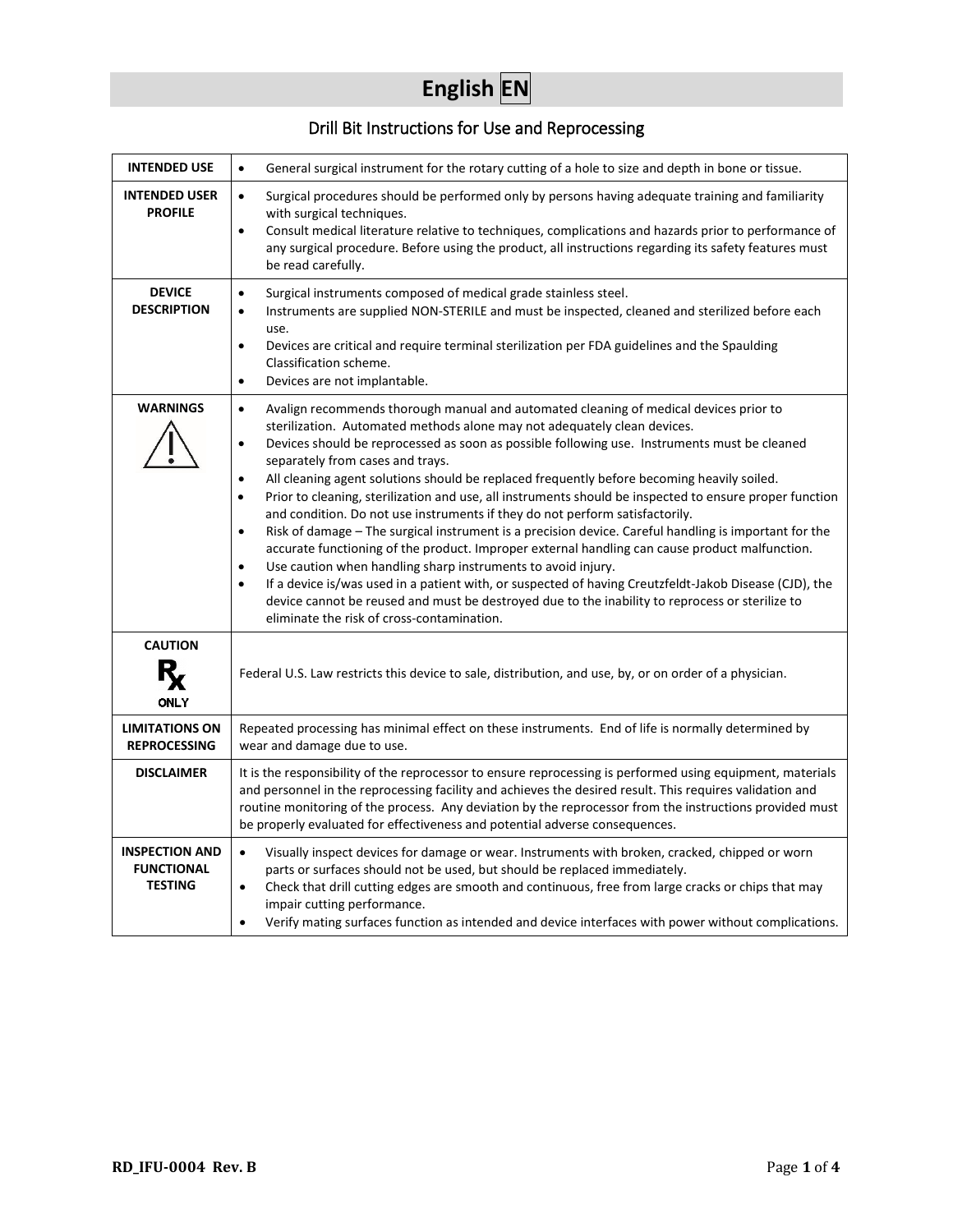#### **Reprocessing Instructions**

| <b>TOOLS AND</b><br><b>ACCESSORIES</b>                                  |                                        | Water<br><b>Cleaning Agents</b><br>Accessories<br>Equipment                                                                                                                                                                                                                                                                                                                                                                                                                                                                                                                                                                                                                                                                                                                                                                                                                                                                                                                                                                                                                                                                                                                                                                  | Cold Tap Water (< 20°C / 68°F)<br>Hot Tap Water ( $>$ 40 $^{\circ}$ C / 104 $^{\circ}$ F)<br><b>Soaking Pans</b><br><b>Medical Compressed Air</b><br>Ultrasonic Cleaner (Sonicator) | Deionized (DI) or Reverse Osmosis (RO) Water (ambient)<br>Assorted Sizes of Brushes and/or Pipe Cleaners with Nylon Bristles<br>Absorbent, Low Lint Disposable Cloths or equivalent | Neutral Enzymatic Detergent pH 6.0-8.0 i.e. MetriZyme, EndoZime, Enzol                                                                                                                                                |  |
|-------------------------------------------------------------------------|----------------------------------------|------------------------------------------------------------------------------------------------------------------------------------------------------------------------------------------------------------------------------------------------------------------------------------------------------------------------------------------------------------------------------------------------------------------------------------------------------------------------------------------------------------------------------------------------------------------------------------------------------------------------------------------------------------------------------------------------------------------------------------------------------------------------------------------------------------------------------------------------------------------------------------------------------------------------------------------------------------------------------------------------------------------------------------------------------------------------------------------------------------------------------------------------------------------------------------------------------------------------------|-------------------------------------------------------------------------------------------------------------------------------------------------------------------------------------|-------------------------------------------------------------------------------------------------------------------------------------------------------------------------------------|-----------------------------------------------------------------------------------------------------------------------------------------------------------------------------------------------------------------------|--|
|                                                                         |                                        |                                                                                                                                                                                                                                                                                                                                                                                                                                                                                                                                                                                                                                                                                                                                                                                                                                                                                                                                                                                                                                                                                                                                                                                                                              | <b>Automated Washer</b>                                                                                                                                                             |                                                                                                                                                                                     |                                                                                                                                                                                                                       |  |
| <b>POINT-OF-USE</b><br><b>AND</b><br><b>CONTAINMENT</b>                 | 1)<br>2)                               | Follow health care facility point of use practices. Keep devices moist after use to prevent soil from drying and<br>remove excess soil and debris from all surfaces and hard-to-clean design features.<br>Follow universal precautions and contain devices in closed or covered containers for transport to central<br>supply.                                                                                                                                                                                                                                                                                                                                                                                                                                                                                                                                                                                                                                                                                                                                                                                                                                                                                               |                                                                                                                                                                                     |                                                                                                                                                                                     |                                                                                                                                                                                                                       |  |
| <b>MANUAL</b><br><b>CLEANING</b><br><b>AUTOMATED</b><br><b>CLEANING</b> | 3)<br>4)<br>5)<br>6)<br>7)<br>8)<br>9) | Prepare neutral pH enzymatic detergent as per vendor's directions. Enzol® enzymatic detergent is<br>recommended at a preparation of 1 oz./gallon using lukewarm water.<br>Fully immerse device in the prepared detergent per labeling instructions. Allow device to soak for a minimum<br>of 1 minute.<br>Scrub the device, using a soft bristled brush, paying particular attention to hard to reach areas until all visible<br>soil has been removed.<br>Prepare neutral pH enzymatic detergent in the sonicator (as per vendor directions) and sonicate the devices for<br>a minimum of 10 minutes. Note: Enzyme solution shall be changed when it becomes grossly contaminated<br>(bloody and/or turbid).<br>Rinse all surfaces in running reverse osmosis or deionized (RO/DI) water for a minimum of 3 minutes to remove<br>any residual detergent or debris.<br>Dry the device with a clean, soft cloth. Filtered, compressed air may be used to aid drying.<br>Visually examine each device for cleanliness. If visible soil remains, repeat cleaning procedure.<br>Note: All devices must be manually pre-cleaned prior to any automated cleaning process, follow steps 1-5. Steps 6-9<br>are optional but advised. |                                                                                                                                                                                     |                                                                                                                                                                                     |                                                                                                                                                                                                                       |  |
|                                                                         |                                        | 10) Clean devices within a washer/disinfector utilizing the equipment and detergent manufacturers' instructions<br>per the below minimum parameters.                                                                                                                                                                                                                                                                                                                                                                                                                                                                                                                                                                                                                                                                                                                                                                                                                                                                                                                                                                                                                                                                         |                                                                                                                                                                                     |                                                                                                                                                                                     |                                                                                                                                                                                                                       |  |
|                                                                         |                                        | Phase                                                                                                                                                                                                                                                                                                                                                                                                                                                                                                                                                                                                                                                                                                                                                                                                                                                                                                                                                                                                                                                                                                                                                                                                                        | Time (minutes)                                                                                                                                                                      | Temperature                                                                                                                                                                         | Detergent Type &<br>Concentration                                                                                                                                                                                     |  |
|                                                                         |                                        | Pre-wash 1                                                                                                                                                                                                                                                                                                                                                                                                                                                                                                                                                                                                                                                                                                                                                                                                                                                                                                                                                                                                                                                                                                                                                                                                                   | 02:00                                                                                                                                                                               | Cold Tap Water                                                                                                                                                                      | N/A                                                                                                                                                                                                                   |  |
|                                                                         |                                        | Enzyme Wash                                                                                                                                                                                                                                                                                                                                                                                                                                                                                                                                                                                                                                                                                                                                                                                                                                                                                                                                                                                                                                                                                                                                                                                                                  | 02:00                                                                                                                                                                               | Hot Tap Water                                                                                                                                                                       | Enzyme Detergent                                                                                                                                                                                                      |  |
|                                                                         |                                        | Rinse 1                                                                                                                                                                                                                                                                                                                                                                                                                                                                                                                                                                                                                                                                                                                                                                                                                                                                                                                                                                                                                                                                                                                                                                                                                      | 01:00                                                                                                                                                                               | Hot Tap Water                                                                                                                                                                       | N/A                                                                                                                                                                                                                   |  |
|                                                                         |                                        | <b>Purified Water Rinse</b>                                                                                                                                                                                                                                                                                                                                                                                                                                                                                                                                                                                                                                                                                                                                                                                                                                                                                                                                                                                                                                                                                                                                                                                                  | 00:10                                                                                                                                                                               | 146-150°F / 63-66°C                                                                                                                                                                 | N/A                                                                                                                                                                                                                   |  |
|                                                                         |                                        | Drying                                                                                                                                                                                                                                                                                                                                                                                                                                                                                                                                                                                                                                                                                                                                                                                                                                                                                                                                                                                                                                                                                                                                                                                                                       | 15:00                                                                                                                                                                               | $194^{\circ}$ F / 90 $^{\circ}$ C                                                                                                                                                   | N/A                                                                                                                                                                                                                   |  |
|                                                                         |                                        |                                                                                                                                                                                                                                                                                                                                                                                                                                                                                                                                                                                                                                                                                                                                                                                                                                                                                                                                                                                                                                                                                                                                                                                                                              |                                                                                                                                                                                     |                                                                                                                                                                                     | 11) Dry excess moisture using an absorbent cloth. Filtered, compressed air may be used to aid drying.                                                                                                                 |  |
|                                                                         |                                        |                                                                                                                                                                                                                                                                                                                                                                                                                                                                                                                                                                                                                                                                                                                                                                                                                                                                                                                                                                                                                                                                                                                                                                                                                              |                                                                                                                                                                                     | 12) Visually examine each device for cleanliness. If visible soil remains, repeat cleaning procedure.                                                                               |                                                                                                                                                                                                                       |  |
| <b>DISINFECTION</b>                                                     | $\bullet$<br>$\bullet$                 | Devices must be terminally sterilized (See § Sterilization).<br>Avalign devices are compatible with washer/disinfector time-temperature profiles for thermal disinfection per<br>ISO 15883.                                                                                                                                                                                                                                                                                                                                                                                                                                                                                                                                                                                                                                                                                                                                                                                                                                                                                                                                                                                                                                  |                                                                                                                                                                                     |                                                                                                                                                                                     |                                                                                                                                                                                                                       |  |
| <b>PACKAGING</b>                                                        | $\bullet$<br>$\bullet$<br>$\bullet$    | <b>Sterilization Wrap</b><br>$\circ$                                                                                                                                                                                                                                                                                                                                                                                                                                                                                                                                                                                                                                                                                                                                                                                                                                                                                                                                                                                                                                                                                                                                                                                         | double wrap method or equivalent.                                                                                                                                                   | The end user should consult ANSI/AAMI ST79 for additional information on steam sterilization.                                                                                       | Only FDA cleared sterilization packaging materials should be used by the end user when packaging the devices.<br>Individual instruments may be wrapped in a standard, medical grade sterilization wrap using the AAMI |  |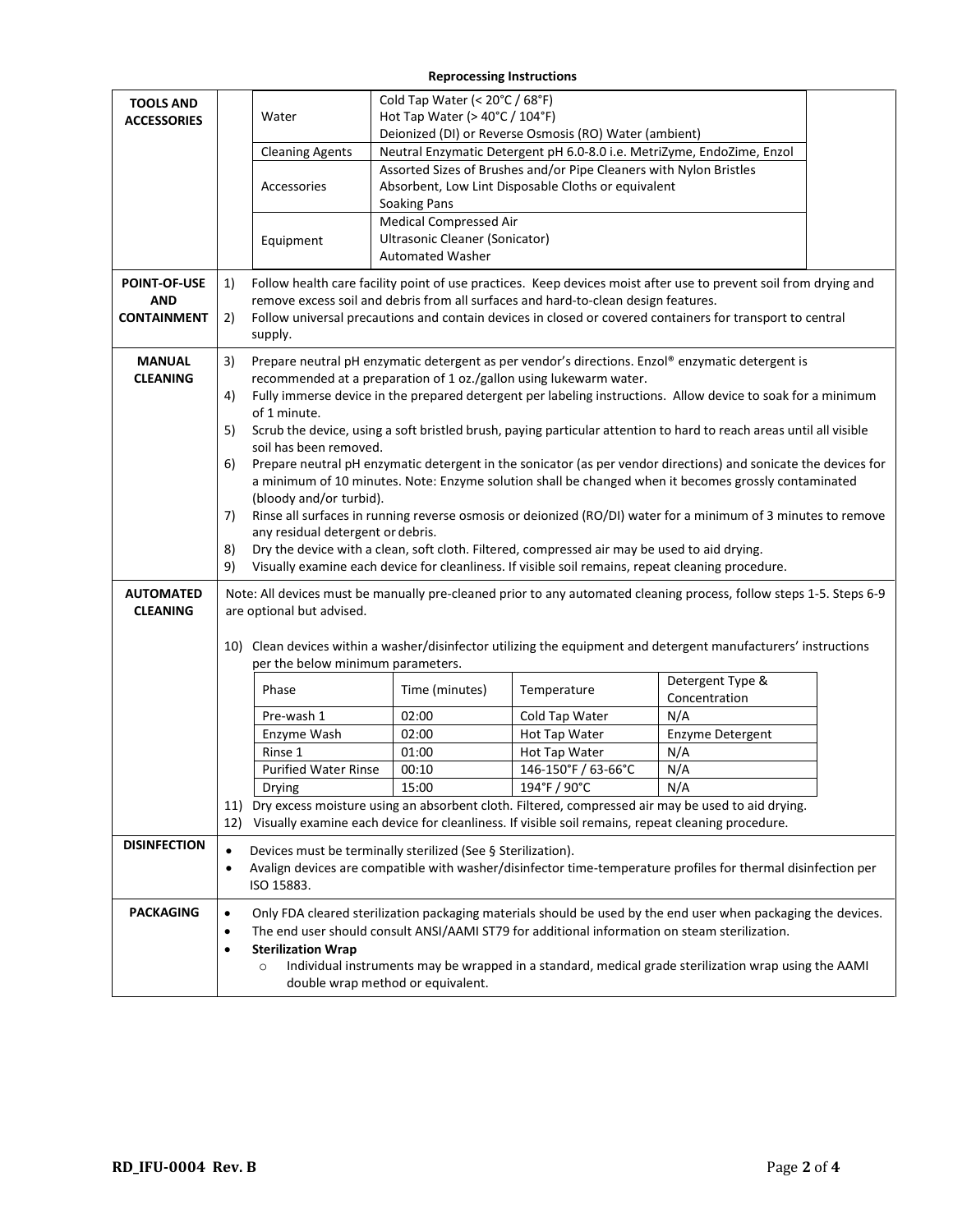#### **Reprocessing Instructions (cont)**

| <b>STERILIZATION</b> | Sterilize with steam. The following minimum cycle has been validated for sterilization of Avalign devices:                                                                                                                                                                                                                                                                                                                                                                                                                                                                                                                                                                                                                                                                                                 |                               |                                   |                                                                                                 |                                  |  |
|----------------------|------------------------------------------------------------------------------------------------------------------------------------------------------------------------------------------------------------------------------------------------------------------------------------------------------------------------------------------------------------------------------------------------------------------------------------------------------------------------------------------------------------------------------------------------------------------------------------------------------------------------------------------------------------------------------------------------------------------------------------------------------------------------------------------------------------|-------------------------------|-----------------------------------|-------------------------------------------------------------------------------------------------|----------------------------------|--|
|                      | <b>Double Wrapped Instruments:</b>                                                                                                                                                                                                                                                                                                                                                                                                                                                                                                                                                                                                                                                                                                                                                                         |                               |                                   |                                                                                                 |                                  |  |
|                      | <b>Cycle Type</b><br>Prevacuum                                                                                                                                                                                                                                                                                                                                                                                                                                                                                                                                                                                                                                                                                                                                                                             | Temperature<br>132°C (270°F)  | <b>Exposure Time</b><br>4 minutes | <b>Pulses</b><br>4                                                                              | <b>Drying Time</b><br>25 minutes |  |
|                      | The operating instructions and guidelines for maximum load configuration of the sterilizer manufacturer should<br>$\bullet$<br>be followed explicitly. The sterilizer must be properly installed, maintained, and calibrated.<br>Time and temperature parameters required for sterilization vary according to type of sterilizer, cycle design,<br>$\bullet$<br>and packaging material. It is critical that process parameters be validated for each facility's individual type of<br>sterilization equipment and product load configuration.<br>A facility may choose to use different steam sterilization cycles other than the cycle suggested if the facility has<br>$\bullet$<br>properly validated the cycle to ensure adequate steam penetration and contact with the devices for<br>sterilization. |                               |                                   |                                                                                                 |                                  |  |
| <b>STORAGE</b>       | After sterilization, devices should remain in sterilization wrap and be stored in a clean, dry cabinet or storage<br>$\bullet$<br>case.<br>Care should be taken when handling wrapped devices to avoid damaging the sterile barrier.<br>٠                                                                                                                                                                                                                                                                                                                                                                                                                                                                                                                                                                  |                               |                                   |                                                                                                 |                                  |  |
| <b>MAINTENANCE</b>   | Discard damaged, worn or non-functional devices.<br>$\bullet$<br>Drills cannot be resharpened.<br>$\bullet$                                                                                                                                                                                                                                                                                                                                                                                                                                                                                                                                                                                                                                                                                                |                               |                                   |                                                                                                 |                                  |  |
| <b>WARRANTY</b>      | All products are guaranteed to be free from defects in material and workmanship at the time of shipping.<br>$\bullet$<br>Avalign instruments are reusable and meet AAMI standards for sterilization. All our products are designed and<br>$\bullet$<br>manufactured to meet the highest quality standards. We cannot accept liability for failure of products which<br>have been modified in any way from their original design.                                                                                                                                                                                                                                                                                                                                                                           |                               |                                   |                                                                                                 |                                  |  |
| <b>CONTACT</b>       | <b>Manufactured by:</b><br><b>Avalign Technologies</b><br>8727 Clinton Park Drive<br>Fort Wayne, IN 46825<br>1-877-289-1096<br>www.avalign.com                                                                                                                                                                                                                                                                                                                                                                                                                                                                                                                                                                                                                                                             | product.questions@avalign.com |                                   | <b>Distributed by:</b><br>822 Montgomery Ave<br>Suite 205<br>Narberth, PA 19072<br>800-600-0428 | <b>Millennium Surgical Corp</b>  |  |